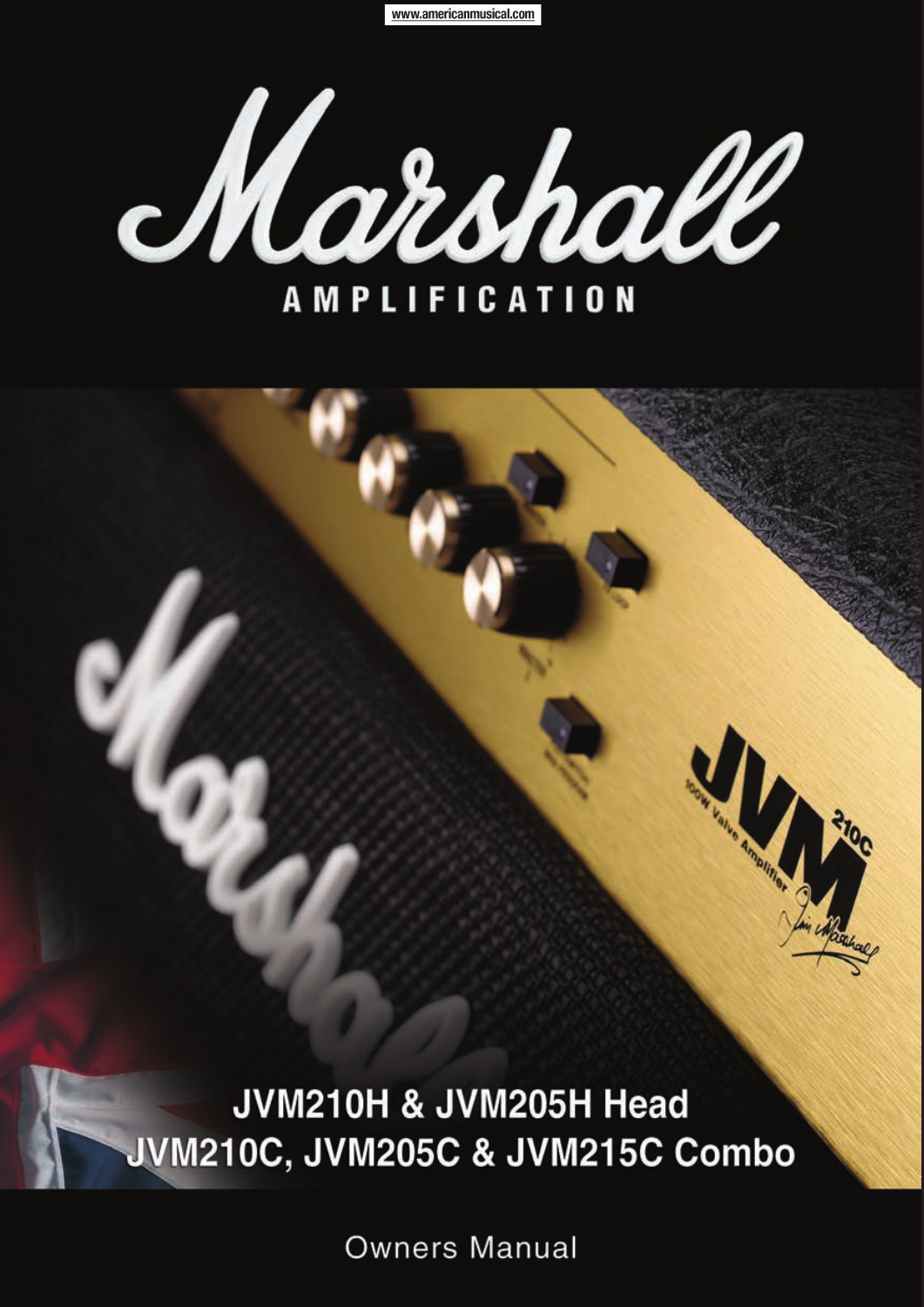**ENGLISH**

# **From Jim Marshall**

I would like to thank you personally for selecting one of our new 'JVM' amplifiers.

Since I started Marshall Amplification in 1962 I have witnessed some incredible breakthroughs and advances in amplifier design technology, such as master volume amps, channel switching, reverb, effects loops, MIDI technology, speaker emulation and digital effects processing, to name just a few. These may all seem commonplace features nowadays but that certainly wasn't always the case. However, the same values that were present in the first Marshalls are still very much here today: meticulous workmanship, reliability, stylish looks and, above all, great Marshall tone.

As a musician myself I fully understand the necessity of achieving the right tone and feel to help inspire guitarists to reach their full creative potential - be they aspiring beginners or more seasoned players. With this in mind I set my experienced R&D team the task of designing a new range of amplifiers that truly captured the essence of the Marshall sound while boasting the very latest technological advances.

The result is the JVM Series - our latest range of all valve amplifiers that combine all of the aforementioned values plus a few extra attributes and, of course, all of the magical Marshall tone you could ever want. I am proud to say that the new JVM Series is truly a testament to the Marshall legacy of great guitar products.

I wish you every success with your new Marshall. Welcome to the family…

Yours Sincerely,

Im Marchael

Photo: Dr Jim Marshall OBE and daughter Victoria (Managing Director)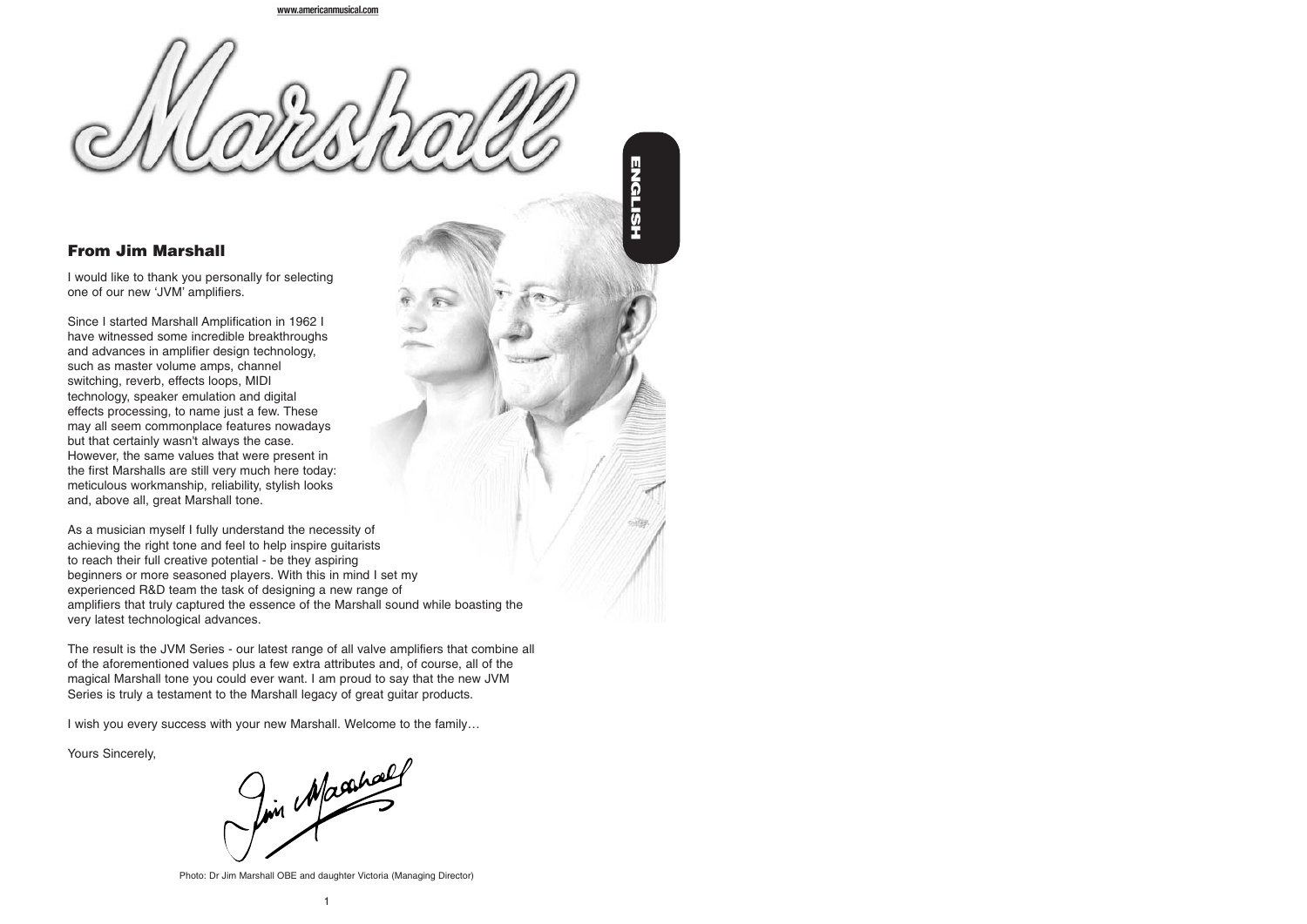## **Overview**

Presenting the 2-channel, 100W and 50W all-valve JVM amplifiers. Their 2 channels boast 3 modes, giving you a total of 6 different modes to choose from - each with its own unique gain structure. Even though their front panel contains a total of 16 control knobs and 6 LED switches, the JVM is simple to understand and operate thanks to its extremely logical front and rear panel layouts.

The front panel contains dedicated sets of controls for each of their 2 channels - CLEAN / CRUNCH and OVERDRIVE - plus MASTER and REVERB sections. Each channel contains the familiar controls, Volume, Bass, Middle, Treble and Gain. The REVERB section consists of 2 Reverb level controls, one for each channel while the MASTER section is comprised of 2 footswitchable Master Volumes, plus master RESONANCE and PRESENCE controls that work universally on both channels.

Each of the 2 channels has 3 switchable modes. These are selected by the MODE switch dedicated to each channel. To select a channel press its respective MODE switch (or step on the relevant button on the supplied 4-way footswitch - see section **II. Footswitch**). To scroll through the selected channel's 3 modes keep pressing the said button and the colour of the LED in the switch will change from green to orange to red and then back to green. Doing this steps-up the gain level each time (red being the highest and green the lowest for each channel) and changes the channel's tonal voicing to suit.

When you leave and then reselect a channel, it will automatically recall the last active mode as both channels remember the last mode they were in until a change is made. For instance, if you select the Overdrive channel's orange mode and then go to the Clean channel, when you reselect the Overdrive channel it will still be orange.

In addition to channel and Mode selection, other features switchable via the front panel and the supplied 4-way footswitch are Reverb (on/off) Master Volume selection (1 or 2), and Series/Parallel effects loop (on/off). All 3 of these options are also remembered by each Mode.

To sum up, each of the JVMs 6 Modes will remember its most recent Reverb, FX loop and Master Volume selection. Additionally mode

setups can also be saved and recalled to one of 128 locations via MIDI.

**II. Footswitch (UK patent pending)** The JVM come supplied with a 4-way programmable footswitch which can be connected to the amp via any standard guitar cable.



\*Please note that the supplied Footswitch lead is unscreened and not suitable for guitar.

The 4-button footswitch features 5 LEDS marked CLEAN / CRUNCH, OD, MASTER REVERB & FX. The LEDs for each of the 2 channels are 3-coloured Green, Orange and Red, visually telling you which channel and mode is selected alongside the status of Master, Reverb and FX loop. the reverb off, its tail naturally decays. **1 2 3 4**

The footswitch enables you to assign any of its 4 switches to instantly recall any front panel function (Switch Store Mode) or complete channel setup (Preset Store Mode) in any order and combination.

For example, you could program it so that:

### **Switch Store Mode**

Any footswitch is assigned to act as any one of your amp's front panel switches: Channel/Mode; Reverb on/off; Master Volume 1/2 and FX Loop on/off.

If a switch is assigned to select a particular channel once is has been activated, it can be used to scroll through the three modes, just like its respective front panel switch.

# Or…

#### **Preset Store Mode**

Each switch can be programmed to instantly call up a combination of JVM button options to form a Preset.

For example, you could program a mixture of switching functions (in our example switches #1 and #2 work in Preset Store mode, and #3 plus #4 work in Switch Store mode), so that:

Footswitch #1 = Overdrive channel, green mode with Master Volume '1'. Reverb 'on' and FX loop 'off'.

Footswitch  $#2 =$  Clean channel, red mode with Master Volume '2', Reverb 'off' and FX loop on.

Footswitch  $#3 = FX$  loop on/off

Footswitch #4 = Master 1/2

All the settings are stored within your footswitch; this means it can be plugged into any JVM amplifier and all your footswitch settings can be instantly recalled.

Details on how to program your footswitch can be found later in this manual.

### **III. Power Amp**

The power amp stage of the JVMs is based on the same as the one found in the JCM800 2203 and 1959 Superlead amplifiers and their 50W cousins, responsible for the legendary Marshall roar it has been adjusted to suit the variety of tones found in the JVM. This section features Presence and Resonance control to help shape the overall tone of your JVM amplifier.

Your JVM is also equipped with a Silent Recording mode. When the STANDBY switch is OFF the power amplifier section is disabled but the rest of the amplifier remains fully operational.

### **IV. Studio Quality Reverb**

The Marshall JVM is equipped with a studio quality digital reverb routed in parallel to the main signal and mixed by means of a valve. When the reverb is engaged no degradation of the direct signal occurs and when off it is effectively removed from the circuit. Each of the JVM's channels also has its own dedicated Reverb level control.

The Reverb switching has been designed to avoid abrupt cut offs in the reverb tail so when changing from channel to channel or switching<br>the reverb off. its tail naturally decays.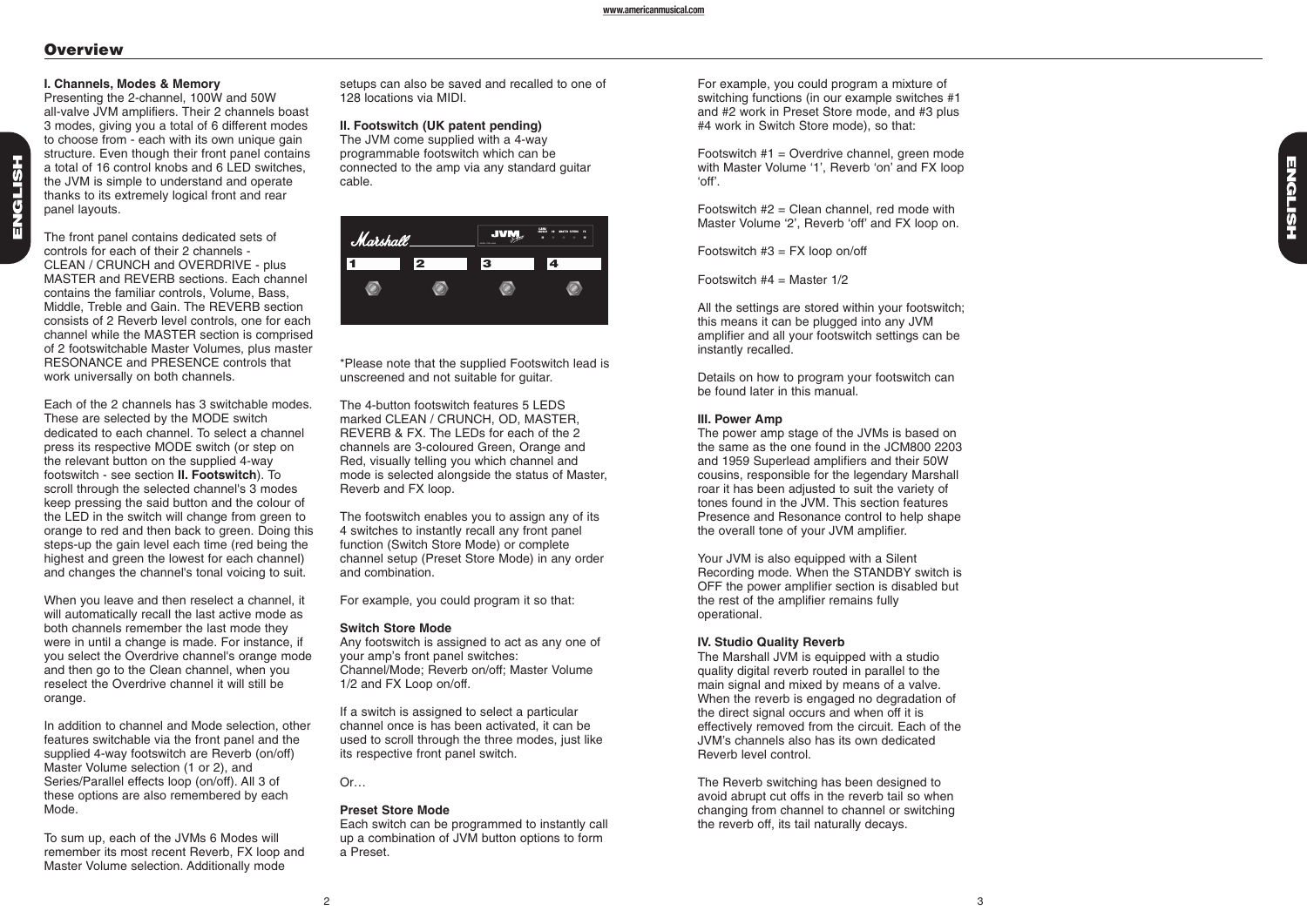# **The Basics**

**ENGLISH**

ENGLISH

We recommend that you fold out the inside back cover of this manual so that diagrams of the amp's front and rear panels are visible while you read.

# **MAINS INPUT & FUSE (17)**

Your amp is provided with a detachable mains (power) lead, which is connected here. The specific mains input voltage rating that your amplifier has been built for is indicated on the rear panel.

**WARNING: Before going any further, make sure your amplifier is compatible with your electrical supply. If you have any doubt, please get help from a qualified technician your Marshall dealer can help you in this respect.**

The correct value of mains fuse is specified on the rear panel of the amplifier. NEVER attempt to bypass the fuse or fit one of the incorrect value.

#### **Mains (POWER) Switch (1)**

This is the On/Off switch for the mains electric power to the amplifier.

**Note:** Please ensure the amplifier is switched off and unplugged from the mains electricity supply whenever it is moved!

#### **INPUT Jack Socket (10)**

You must always use a screened (shielded) guitar cable and never use an unscreened (unshielded) speaker cable. Also, this cable should be one of good quality. If you are in any doubt regarding this, your Marshall dealer will be more than happy to help and advise you.

### **Getting Started & Powering Up**

1. Make sure that the speakers/cabinet(s) are connected to the correct impedance LOUDSPEAKER jack(s) on the rear panel (11). See page 8 for specifics regarding impedance matching. If you're using an extension cabinet make sure its rating is enough to handle the power of the amp and also that you're using a proper speaker cable. Never use a screened (shielded) guitar cable for this purpose.

### **WARNING!**

**1. Failure to do any of the above will damage your amp.**

**2. NEVER use your amp without a (speaker) load attached when the Standby Switch is ON.**

Marshall recommends you always leave a (speaker) load attached to the unit.

2. Ensure that both MASTER VOLUMES on the front panel (5) are set to zero.

3. Connect the Footswitch Cable to the Footswitch and then connect to the FOOTSWITCH Socket (15) on the rear panel of the amplifier.

4. Connect the supplied mains (power) lead into the MAINS INPUT (17) on the rear panel first and then into an electrical outlet.

5. Plug your guitar into the INPUT jack socket (10) on the front panel.

6. Turn the front panel POWER switch (1) on. This will glow red then wait for a couple of minutes.

7. After waiting a couple of minutes, engage the STANDBY switch (2). Leaving the amp on 'Standby' for a period allows the valves to come up to their correct operating temperature. In order to prolong valve life, the STANDBY switch should also be used to turn the amplifier on and off during breaks in a performance.

### **STANDBY Switch & Silent recording (2)**

As stated above the STANDBY Switch is used in conjunction with the POWER Switch to 'warm up' the amplifier before use and to prolong the life of the output valves.

When the amplifier is in standby mode the whole preamplifier section continues running at its nominal voltages whilst the power amplifier remains in a standby status. This allows the amplifier to be used for silent recording or preamplification purposes.

**NOTE: Only when the STANDBY is off can the amplifier be used without a load for silent recording. Always ensure a load is connected when leaving the silent recording mode, i.e. when switching the STANDBY switch ON.**

# **Channel Overview**

The JVM's front panel is divided into 2 main sections: Channels and Master. Each of its channels has 3 modes which are distinguished by a different coloured light (green, orange or red) appearing in the respective MODE switch; the preamplifier's gain structure is uniquely reconfigured for each and every mode.

## **CLEAN/CRUNCH CHANNEL (8)**

**CLEAN/CRUNCH GREEN MODE:** This is the cleanest of the three modes and, in keeping with traditional clean amps, it uses a simple and straightforward circuit keeping the signal as pure as possible. In this Mode the channel's Volume control is taken out of circuit as is the case in vintage amplifiers of this nature. This is the only JVM mode where this happens.

**CLEAN/CRUNCH ORANGE MODE:** This mode shares the preamp topology of the classic Marshall JTM45/1959 'Plexi' models (i.e.: gain + gain + tone) but with a bit more gain than is found in the originals.

**CLEAN/CRUNCH RED MODE:** This mode is reminiscent of the Marshall JCM800 2203 amplifier, a staple of hard rock. The gain structure is gain + gain + gain + tone.

## **OVERDRIVE CHANNEL (9)**

**OVERDRIVE GREEN MODE:** This is very similar to the hot-rodded JCM800 sound found in 'Crunch Red', allowing you to dial-in two distinctly different yet similar crunch sounds if you so wish - one in each channel.

**OVERDRIVE ORANGE MODE:** This adds another gain stage to the 'Overdrive Green' circuit, resulting in a sound that's perfect for singing leads and hard rock/heavy metal tones.

**OVERDRIVE RED MODE:** Adds more gain to the 'Overdrive Orange' for a high gain Marshall sound.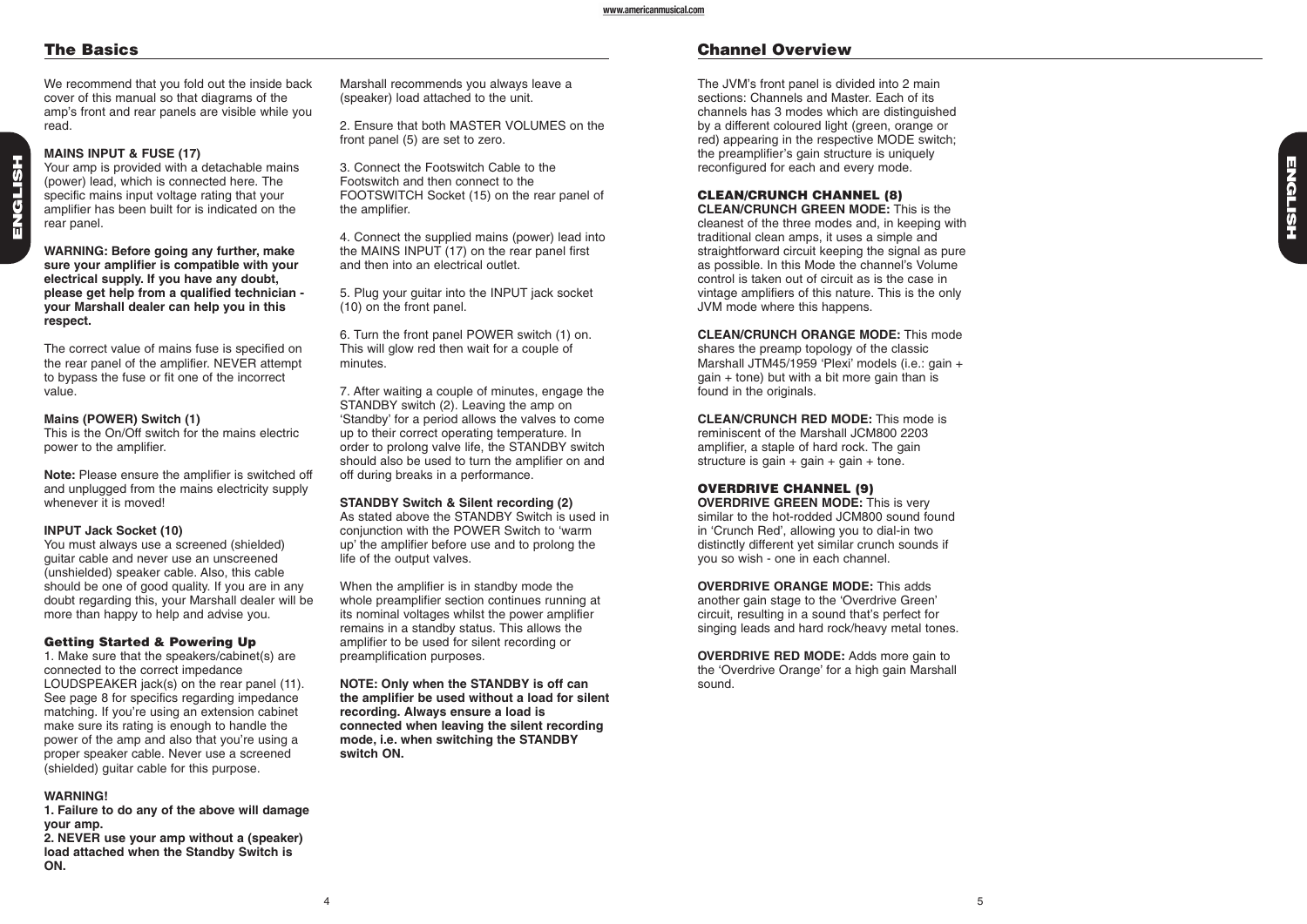# **Front Panel Operation**

#### **Channel Section**

**ENGLISH**

ENGLISH

Pressing a channel button has two functions:

When coming from a different channel it recalls the last setting in the new selected channel.

When pressing in the same channel it cycles the modes: GREEN > ORANGE > RED > GREEN...

Each mode remembers the FX, Reverb and Master settings.

Example: You are in OVERDRIVE ORANGE with FX + REVERB and you press CLEAN. The amp switches to the last Clean mode you had (let's assume it was CLEAN GREEN with REVERB). If you press the OVERDRIVE switch you go back to OVERDRIVE ORANGE with FX + REVERB. This allows bouncing between channels without losing the settings. If you now press OVERDRIVE again, you go to OVERDRIVE RED with whatever FX, MASTER and REVERB settings you had last time you were in this mode.

Pressing REVERB (7) switches the reverb ON and OFF in the current channel.

Pressing FX LOOP (4) switches the parallel FX loop ON and OFF in the current channel.

#### **Master Section REVERB Control (7)**

Alongside the REVERB switch each channel has its own reverb control allowing individual level settings of the effect.

### **MASTER 1 / MASTER 2 (5)**

These are the master volume controls of the amplifier. They can be assigned individually to each of the modes as you wish and the master selection will be stored in each of the modes.

### **PRESENCE, RESONANCE (6)**

These controls are power amplifier controls and only have effect when playing through a speaker (not in silent recording). They affect how the power amplifier reacts to the connected speakers and how much control the amplifier has over them.

Increasing the RESONANCE control emphasises the natural speaker's resonance for an improved bass response. In the same way, increasing the PRESENCE control emphasises the speaker's high frequencies which will be heard as an improved high frequency response which adds presence to the sound.

Presence and Resonance constitute a powerful power amplifier equaliser, allowing responses from a '<sup> $\lambda$ </sup> shape when they are fully counterclockwise, which is felt as a mid boost, to a 'v' shape when they are turned clockwise, which is felt as a scooped sound. Again, the effectiveness of these controls is highly dependant on the kind of connected speakers. Care has to be taken to avoid over excursion of the speaker cones in high resonance settings.

## **FX LOOP (4)**

This is a programmable FX loop which features a MIX control on the rear panel and it is located after the pre-amp, right before the reverb and serial loop circuits. Pressing the FX Loop switch (4) engages this effects loop. Please refer to the Serial / Parallel Loop description later on in the handbook for its operation.

**FOOTSWITCH / MIDI PROGRAM (3)** This switch has a dual function:

Pressing it once we enter the FOOTSWITCH PROGRAM mode. It is indicated by a continuous red light.

Pressing it twice we enter the MIDI PROGRAM mode. It is indicated by a blinking red light.

### **Footswitch program and use**

The JVM range features a new type of fully configurable footswitch. Connection to the amplifier requires a standard mono 1/4" jack to jack cable. Any guitar lead will work and practically there should be no limit in its length.

When the front panel FOOTSWITCH / MIDI PROGRAM switch is off, the footswitch operates in safe mode and executes the commands the moment the switch is pressed down.

If you enter the FOOTSWITCH PROGRAM mode (LED red) you will be able to program the footswitch but nevertheless the footswitch and the amplifier will remain fully operational with the only difference that the commands will be executed when releasing the footswitches, as opposed to the normal mode.

Each of the individual footswitches has 2 modes of operation: **preset store** and **switch store**.

In **preset store** mode, any of the footswitches can be configured to store the current amplifier status. The current channel, master, FX and reverb status will be stored and recalled when the respective footswitch is pressed.

To store the current status simply:

Set the amplifier to FOOTSWITCH PROGRAM mode (red light ON).

Press and hold the desired switch for about 3 seconds.

The FX footswitch LED will flicker a couple of times indicating that the preset has been stored.

In **switch store** mode, any of the footswitches can be configured to replicate the front panel switches and the amplifier will react exactly in the same way as when you operate them on the front panel.

All the front panel switches can be mapped to any of the footswitches without any limitation. The only exception is the FOOTSWITCH / MIDI PROGRAM switch which cannot be assigned to the footswitch.

To assign any of the front panel switches (except FOOTSWITCH / MIDI PROGRAM) to any of the footswitches simply:

Set the amplifier to FOOTSWITCH PROGRAM mode (red light ON).

Press and hold the desired footswitch.

While holding the footswitch down, in less than 3 seconds, press the front panel switch you want to map.

The FX footswitch LED will flicker a couple of times indicating that the switch has been mapped.

From now on the selected footswitch will act exactly in the same way as if you press the related front panel switch.

Switches and presets can be assigned as wished without limitation and in any order (again, except the FOOTSWITCH / MIDI PROGRAM switch). The footswitch configuration is stored in the footswitch itself, not in the amplifier. Resetting the amplifier will not affect the footswitch configuration as well.

The footswitch can be hot-swapped and synchronises itself with the amplifier after connection. However it is recommended to connect the footswitch lead to the footswitch side first and then connect it to the amplifier.

### **MIDI operation**

Pressing the FOOTSWITCH / MIDI PROGRAM switch (3) twice puts the amplifier in MIDI waiting mode, the LED will flash until a valid MIDI program change command is received.

On reception of a MIDI program change command the amplifier stores the current status (Channel +  $FX +$  Reverb + Master Settings) in the MIDI program number received. It is possible to store up to 128 different MIDI presets.

To exit this status without waiting for incoming MIDI data press the FOOTSWITCH / MIDI PROGRAM switch (3) again.

Note about MIDI channels: By default the amplifier is configured to listen to MIDI channel #1 but it can be changed to listen to any of the 16 MIDI channels as follows:

Switch the amplifier off (Power switch (1), not Standby (2)).

Press and hold the FOOTSWITCH / MIDI PROGRAM switch (3).

Switch the amplifier on (Power switch (1)).

Release the FOOTSWITCH / MIDI PROGRAM switch (3), the LED will start to flash.

Send ANY MIDI command using your MIDI pedalboard or any other MIDI equipment.

The amplifier will detect which channel came in and configure itself to listen to that MIDI channel only. From now on any MIDI preset you had previously stored will be activated only on the new channel regardless of what channel you used before, this allows a fast reconfiguration should there be a MIDI conflict with any other outboard equipment.

If you want to exit the MIDI channel selection without any action press the FOOTSWITCH / MIDI PROGRAM switch (3) while waiting for MIDI data.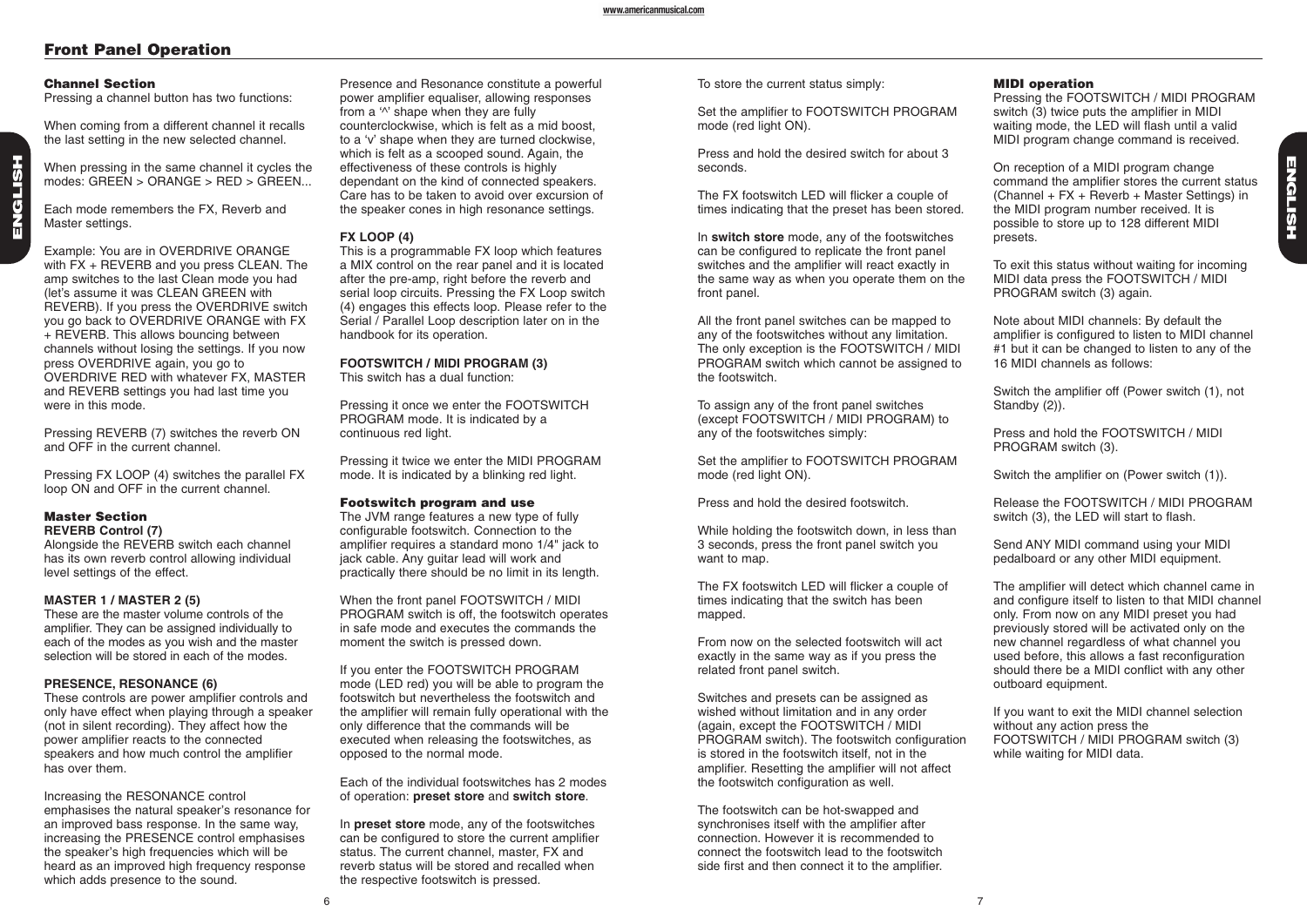# **Rear Panel Operation**

**ENGLISH**

ENGLISH

# **SERIAL / PARALLEL FX LOOP (12)**

The JVM is equipped with a series / parallel FX loop. Connect your external FX equipment input to the JVM SEND jack, and the FX output to the JVM RETURN jack. As described previously, this effects loop can be bypassed from the front panel and the amount of effect can be dialed in with the MIX control.

The +4dBu/-10dBV switch allows you to configure the loop for its use with either professional equipment (+4dBu setting) or with guitar level effects like effects pedals (-10dBV setting).

When MIX is set to WET all the signal goes through the external loop, adding more direct (unprocessed) signal as you turn it towards DRY. This allows you to mix any amount of the external effect without loosing or degrading the direct signal quality.

When mixing the WET and DRY signals the external effects processor's output should be configured to remove the direct (unprocessed) signal or unpleasant phasing effects may occur when mixing it again in the amplifier. If the amplifier sounds thin after connecting an external effect check that no direct signal is being returned from the processor's output.

Note that if the FX loop is ON and the MIX control is set to WET without an external processor connected, the amplifier will be muted.

# **POWER AMP INSERT / SERIAL LOOP (13)**

This is a passive loop connected right before the master controls. It is a line level loop so it is recommended to only use high headroom devices to avoid signal degradation. Plugging only into the return jack allows the use of the JVM's power section overriding the preamp.

Master controls and the emulated line out are located after the serial loop so it is still possible to take advantage of those features when using an external preamplifier. The loop can be taken off the circuit by pressing the BYPASS switch, but as opposed to the Series / Parallel loop this switch cannot be programmed.

# **EMULATED LINE OUT (14)**

The pre master volume signal, processed through a 4x12 speaker cabinet emulator and electronically balanced is made available at this connector.

# **FOOTSWITCH (15)**

Connect the supplied footswitch using any standard 1/4" jack mono lead. Using any other type of footswitch rather than the supplied will have no effect and will be ignored by the amplifier.

# **MIDI In / Through (16)**

Connect any external MIDI equipment to the MIDI In DIN socket. A copy of the signal in this connector will be available on the MIDI thru socket to allow daisy chaining of MIDI equipment. Note that the JVM only accepts incoming data and it is not able to send any MIDI commands.

# **SPEAKER Outputs (11)**

There are 5 speaker outputs available on the rear panel. They are labelled according to the intended impedances:

16 Ohm: connect any 16 Ohms guitar cabinet to this jack.

8 Ohm: connect a single 8 Ohms guitar cabinet or two 16 Ohms guitar cabinets.

4 Ohm: connect a single 4 Ohms guitar cabinet or two 8 Ohms guitar cabinets.

**WARNING:** Although the JVM amplifier has 5 speaker outputs, never attempt to connect more speakers than rated. The safe combinations are 1x16 Ohm, 1x8 Ohm, 1x4 Ohm, 2x16 Ohm or 2x8 Ohm. Any other speaker configuration may stress the power amplifier section and in extreme cases may lead to valve and/or output transformer failure.

## **HINTS & TIPS Factory Reset**

This will erase all the MIDI presets and set MIDI reception channel to #1. Please note that once the memory is erased it cannot be recovered.

Switch the amplifier off (power switch off, not standby switch).

Press and hold CLEAN/CRUNCH CHANNEL switch.

Switch the amplifier on (power switch on, not standby switch).

The 2 channel LEDs will glow red.

Release the switch.

To confirm the factory reset press OVERDRIVE MODE switch.

If you want to abort, press any other switch.

### **Footswitch Reset:**

It is possible to reset the footswitch to the factory default status. This is achieved as follows:

Unplug the footswitch at any of the cable sides.

Press and hold the switch #4 (right switch).

Plug in the footswitch cord.

Release the switch and the FX led will start blinking.

If you want to erase the footswitch memory press the switch #3. To keep the memory press either the #1 or #2 switch. Please note that once the memory is erased it cannot be recovered.

Release the switch and the footswitch will synchronise with the amplifier.

The factory default is as follows: FSW #1: Clean/Crunch Mode FSW #2: Overdrive Mode FSW #3: Master FSW #4: Reverb

## **Hints**

**Hint 1:** It is possible to use different modes in the same channel with different volumes to avoid imbalance between mode levels. To do this simply create 2 presets in the footswitch assigning MASTER 1 or MASTER 2 to any of the modes.

If you do not connect any effect to the SERIAL / PARALLEL FX LOOP the MIX control can be used to act like an extra volume control in any of the channels.

**Hint 2:** To have a tuner output muting the amplifier, connect the tuner to the FX send and select the Clean channel. Turn the MIX control to WET and switch the FX loop on. Store this preset as described before and label it for example as 'tuner'. Obviously in this configuration it is not possible to connect any other effect to the loop.

**Hint 3:** To use a different preamplifier and combine it with the JVM channels, connect the external preamplifier output to the parallel loop return and turn the MIX to WET. Connect the external preamp input with a splitter to the amplifiers input (it might be necessary to use an active splitter to keep a high impedance and/or an isolated one to avoid ground loops). Switching the effects loop ON and OFF will alternate between the external preamp and the JVM preamp.

As the JVM reverb circuitry is connected after the parallel loop it is also possible to create a preset to add reverb to the external preamp. To do this, simply switch the reverb ON and create a preset in any channel with the reverb ON and FX ON and assign it to the footswitch. That would be external preamp + reverb.

You can also go further and assign a different Master level to both external and internal preamplifiers in the same way as you assigned reverb.

**Hint 4:** Notes about using 2 heads simultaneously. The suggested procedure is connect the 'master' head PREAMP OUT to the 'slave' head POWER AMP IN and switch the POWER AMP INSERT to ACTIVE in the 'slave' amplifier.

In order to track the master volume settings in both heads (as the master volume circuitry is wired after the loop) it is suggested to use MIDI control with both amplifiers programmed in the same way. Connect the MIDI IN of one of the amplifiers to the MIDI THROUGH of the other and the pedalboard or MIDI equipment to the remaining MIDI IN.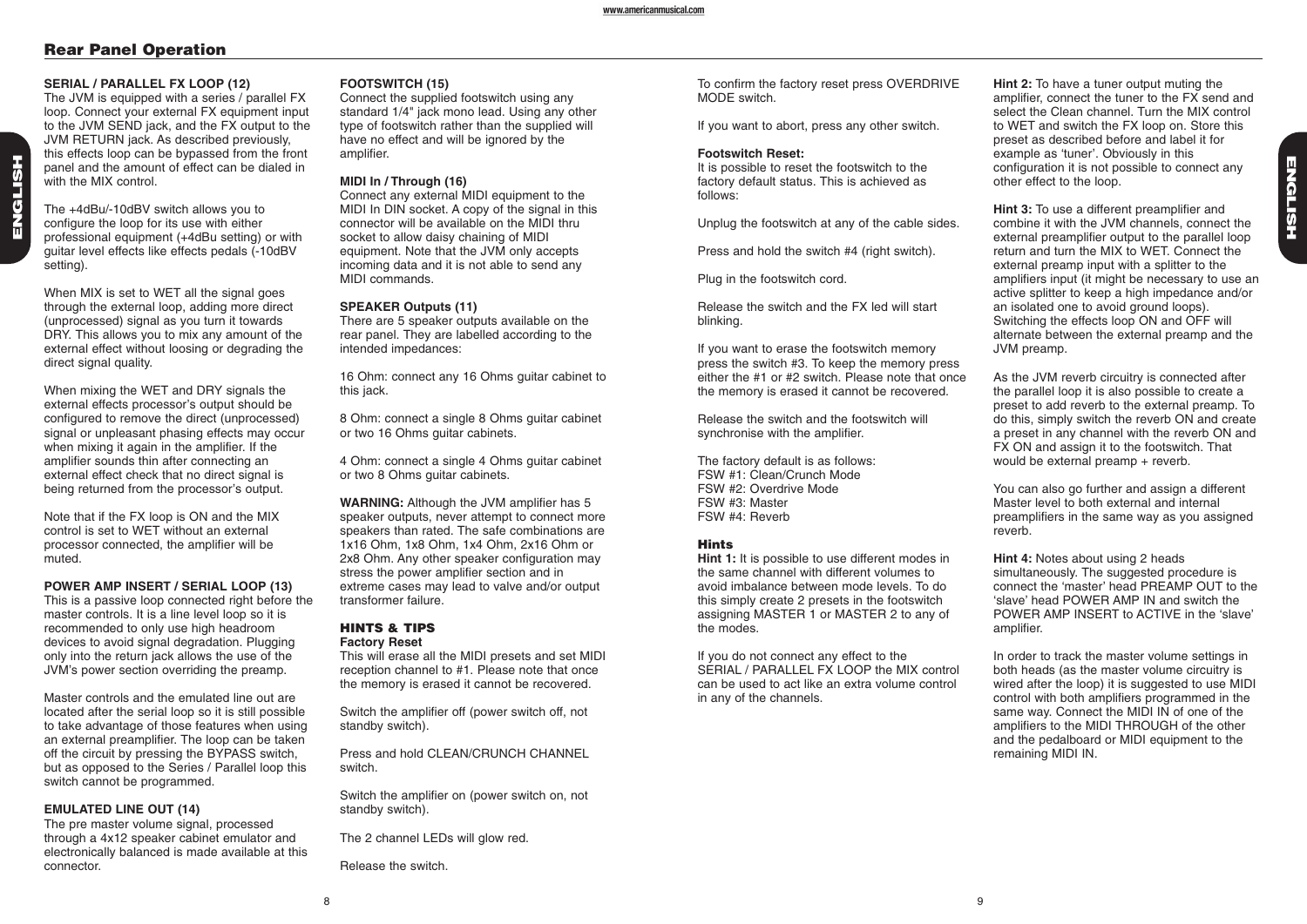# **Technical Specification - Heads**

|                                | JVM210H Head        | JVM205H Head       |
|--------------------------------|---------------------|--------------------|
| Power (RMS)                    | 100W                | 50W                |
| Valves                         | 5x ECC83 + 4x EL34  | 5x ECC83 + 2x EL34 |
| Main Guitar - Input Impedance  | 470k $\Omega$       | 470k $\Omega$      |
| <b>Emulated Output - Level</b> | +4dBu               | +4dBu              |
| FX Send Level - selectable     | $-10$ dBV, $+4$ dBu | $-10dBV, +4dBu$    |
| Weight                         | 22kg                | 17.5kg             |
| Size (mm) W, H, D              | 750 x 310 x 215     | 750 x 310 x 215    |

# **Technical Specification - Combos**

|                                | JVM210C Combo            | JVM205C Combo            | JVM215C Combo      |
|--------------------------------|--------------------------|--------------------------|--------------------|
| Power (RMS)                    | 100W                     | 50W                      | 50W                |
| Valves                         | 5x ECC83 + 4x EL34       | 5x ECC83 + 2x EL34       | 5x ECC83 + 2x EL34 |
| Main Guitar - Input Impedance  | $470k\Omega$             | 470k $\Omega$            | $470k\Omega$       |
| <b>Emulated Output - Level</b> | $+4$ d $Bu$              | +4dBu                    | +4dBu              |
| FX Send Level - selectable     | $-10$ dBV. $+4$ dBu      | $-10$ dBV. $+4$ dBu      | $-10dBV, +4dBu$    |
| Speaker(s)                     | 1x Vintage + 1x Heritage | 1x Vintage + 1x Heritage | G <sub>12</sub> B  |
| Weight                         | 34.5kg                   | 29.5kg                   | 26.5kg             |
| Size (mm) W, H, D              | 690 x 510 x 265          | 690 x 510 x 265          | 605 x 510 x 265    |

\* **EUROPE ONLY C \, - Note:** This equipment has been tested and found to comply with the requirements of the EMC Directive (Environments E1, E2 and E3 EN 55103-1/2) and the Low Voltage Directive in the E.U.

**\* EUROPE ONLY - Note:** The Peak Inrush current for the JVM210H and JVM210C is 52 amps. The Peak Inrush current for the JVM205H, JVM205C & JVM215C is 26 amps.

**Note:** This equipment has been tested and found to comply with the limits for a Class B digital device, pursuant to part 15 of the FCC rules. These limits are designed to provide reasonable protection against harmful interference in a residential installation. This equipment generates, uses and can radiate radio frequency energy and, if not installed and used in accordance with the instructions, may cause harmful interference to radio communications. However, there is no guarantee that interference will not occur in a particular installation. If this equipment does cause harmful interference to radio or television reception, which can be determined by turning the equipment off and on, the user is encouraged to try to correct the interference by one or more of the following measures:

- ◆ Reorient or relocate the receiving antenna.
- ◆ Increase the separation between the equipment and the receiver.
- Connect the equipment into an outlet on a circuit different from that to which the receiver is connected.
- Consult the dealer or an experienced radio/TV technician for help.

**Follow all instructions and heed all warnings KEEP THESE INSTRUCTIONS !**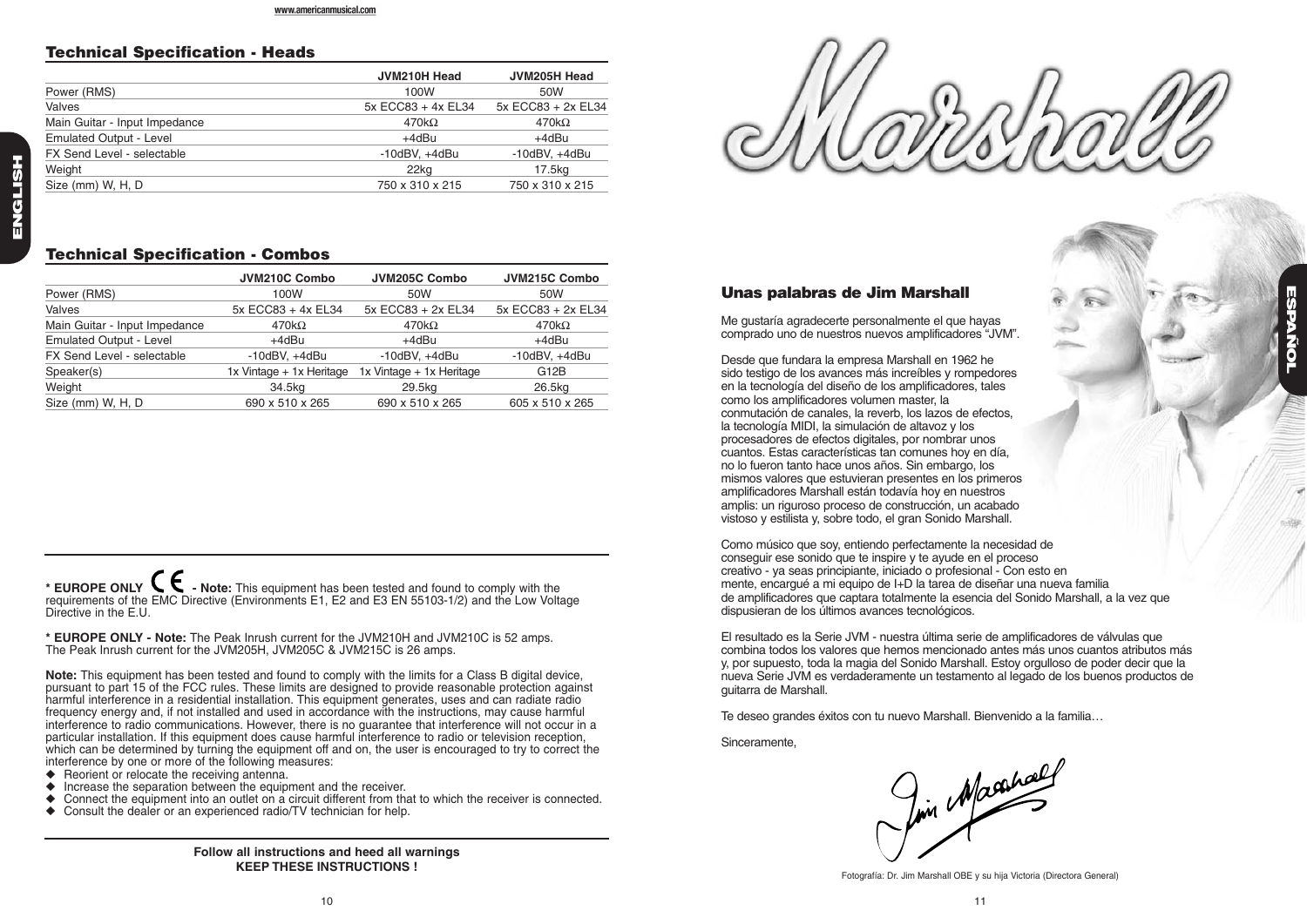#### www.americanmusical.com



# **JVM210H / JVM205H rear panel**



# **JVM210C / JVM205C / JVM215C rear panel**